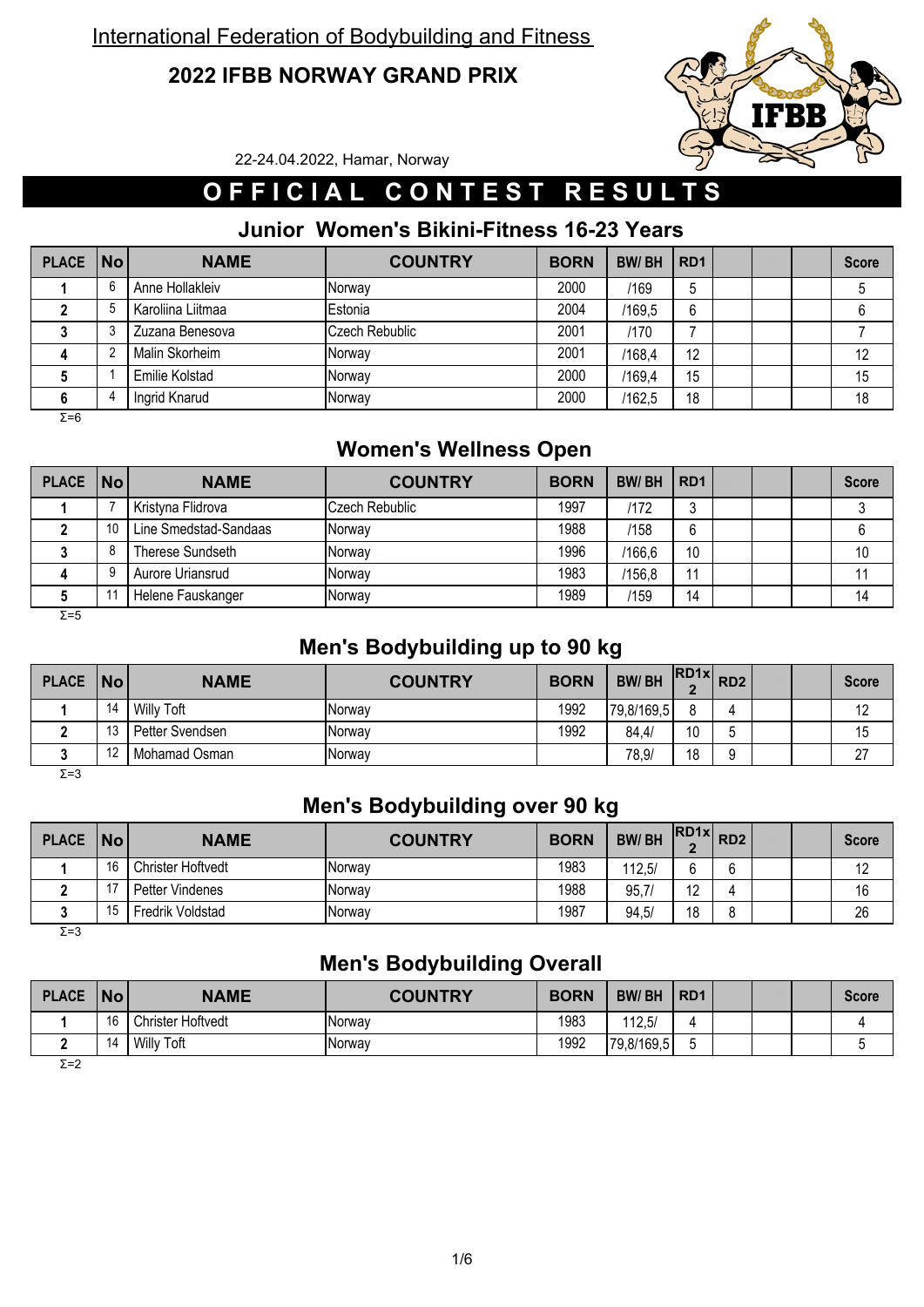#### **Master Women's Bikini-Fitness Over 35 Years**

| <b>PLACE</b>   | <b>No</b> | <b>NAME</b>         | <b>COUNTRY</b> | <b>BORN</b> | <b>BW/BH</b> | RD <sub>1</sub> | RD <sub>2</sub> |  | <b>Score</b> |
|----------------|-----------|---------------------|----------------|-------------|--------------|-----------------|-----------------|--|--------------|
|                | 27        | Elli Valla          | Estonia        | 1987        | /168.5       | 3               | 3               |  | 3            |
| $\overline{2}$ | 20        | Karianne Holene     | Norway         | 1987        | /167.6       | 10              | 6               |  | 6            |
| 3              | 21        | Hala Michalak       | Sweden         | 1975        | /156.7       | 9               | 9               |  | 9            |
| 4              | 22        | Magdalena Pietras   | Norway         | 1981        | /165.9       | 10              | 13              |  | 13           |
| 5              | 18        | Mila Tonheim        | Norway         | 1977        | /171,2       | 13              | 14              |  | 14           |
| 6              | 28        | Nina Lesner         | Norway         | 1986        | /147,9       | 20              | 17              |  | 17           |
|                | 19        | Tina Gregersen      | Norway         | 1986        | /157         | 20              |                 |  |              |
| 8              | 26        | Natalia Filippova   | Norway         | 1981        | /170.3       | 23              |                 |  |              |
| 9              | 25        | Elisabeth Gill      | Norway         | 1982        | /169,5       | 28              |                 |  |              |
| 10             | 23        | Jeanette Schaug     | Norway         | 1973        | /169,6       | 29              |                 |  |              |
| 11             | 24        | Hege Braathen-Hauge | Norway         | 1978        | /167,4       | 33              |                 |  |              |

Σ=11

## **Men's Classic Physique Open**

| PLACE No     |    | <b>NAME</b>      | <b>COUNTRY</b> | <b>BORN</b> | <b>BW/BH</b> |    | $RDAx$ $RD2$ |  | <b>Score</b> |
|--------------|----|------------------|----------------|-------------|--------------|----|--------------|--|--------------|
|              | 32 | Romeo Johnny     | <b>Norwav</b>  | 1991        | 78,9/173     | 8  |              |  | 12           |
|              | 30 | Runar Jatten     | Norway         | 1993        | 103,7/191    | 10 | ა            |  | 15           |
|              | 31 | Jarl Bjermeland  | Norway         | 1987        | 75/172,6     | 18 | 9            |  | 27           |
| 4            | 29 | Egert Oiov       | Estonia        | 1988        | 80,4/175,5   | 26 | 12           |  | 38           |
|              | 33 | Marcin Lawniczak | Norway         | 1993        | 79,9/175,5   | 28 | 14           |  | 42           |
| $\Sigma = 5$ |    |                  |                |             |              |    |              |  |              |

## **Women's Bikini-Fitness up to 158 cm**

|         | PLACE No<br><b>NAME</b> | <b>COUNTRY</b> | <b>BORN</b> | <b>BW/BH</b> | RD <sub>1</sub> |  | <b>Score</b> |
|---------|-------------------------|----------------|-------------|--------------|-----------------|--|--------------|
| 34      | Trude Eriksen           | <b>Norwav</b>  | 1993        | /150.4       |                 |  |              |
| 36      | Keremsa Dominguez       | <b>Norway</b>  | 1990        | /152.2       |                 |  |              |
| 35      | Rebecca Falch           | <b>Norwav</b>  | 1993        | /157         | 8               |  |              |
| 38<br>4 | Nina Lesner             | <b>Norwav</b>  | 1986        | /147,9       | 11              |  |              |
| 37      | Tina Gregersen          | Norway         | 1986        | /157         | 12              |  | 12           |

Σ=5

#### **Women's Bikini-Fitness up to 164 cm**

| PLACE No |    | <b>NAME</b>      | <b>COUNTRY</b> | <b>BORN</b> | <b>BW/BH</b> | RD <sub>1</sub> |  | <b>Score</b> |
|----------|----|------------------|----------------|-------------|--------------|-----------------|--|--------------|
|          | 44 | Hanne Eide       | Norway         | 1998        | /161,2       | ა               |  |              |
|          | 42 | Madelen Beck     | Norway         | 1996        | /161,1       |                 |  |              |
|          | 41 | Benedichte Olsen | Norway         | 1993        | /159         | 9               |  |              |
|          | 39 | Cecilie Slake    | Norway         | 1994        | /161.7       | 11              |  |              |
|          | 43 | Pia Sjolund      | Norway         | 1997        | /159.3       | 15              |  | 15           |
|          | 40 | Ingrid Knarud    | Norway         | 2000        | /162,5       | 18              |  | 18           |

 $\overline{Σ=6}$ 

## **Women's Bikini-Fitness up to 166 cm**

| <b>PLACE</b> | $\overline{\mathsf{No}}$ | <b>NAME</b>            | <b>COUNTRY</b> | <b>BORN</b> | <b>BW/BH</b> | R <sub>D</sub> 1 |  | <b>Score</b> |
|--------------|--------------------------|------------------------|----------------|-------------|--------------|------------------|--|--------------|
|              | 46                       | Carina Hansen          | Norway         | 1992        | /164,3       |                  |  |              |
|              | 49                       | Ane Herber             | Norway         | 1996        | /166         |                  |  |              |
|              | 50                       | June-Marita Hagen      | Norway         | 1993        | /165,5       | 11               |  |              |
|              | 48                       | Alina Larsen           | Norway         | 1994        | /164,3       | 12               |  | 12           |
|              | 45                       | <b>Biljana Milosev</b> | Norway         | 1993        | /164,9       | 12               |  | 12           |
|              | 47                       | Margarita Narino       | Norway         | 1989        | /165,4       | 18               |  | 18           |

 $\overline{Σ=6}$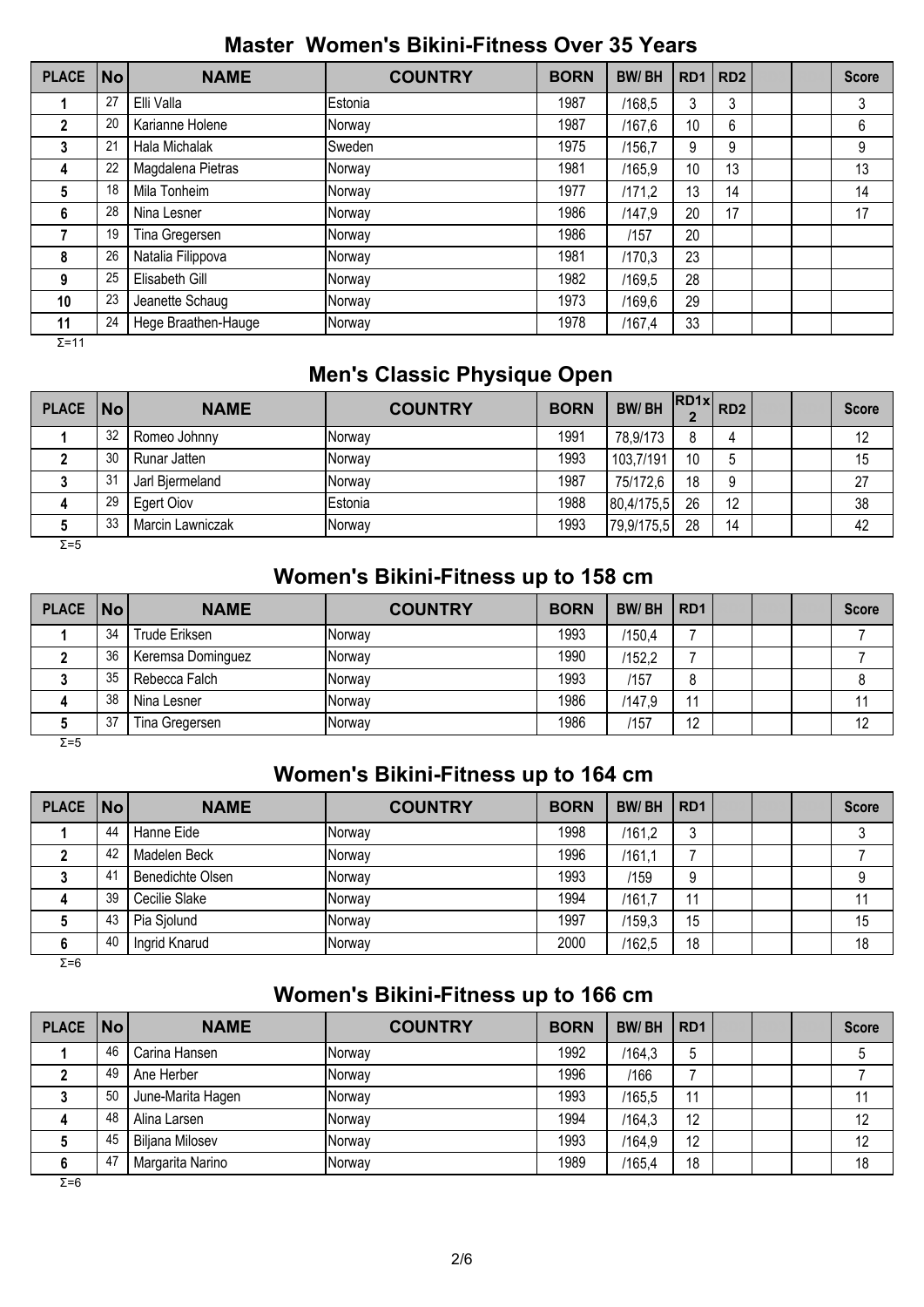#### **Women's Bikini-Fitness up to 169 cm**

| PLACE No     |     | <b>NAME</b>      | <b>COUNTRY</b> | <b>BORN</b> | <b>BW/BH</b> | RD <sub>1</sub> |  | <b>Score</b> |
|--------------|-----|------------------|----------------|-------------|--------------|-----------------|--|--------------|
|              | 56  | Agne Kiviselg    | Estonia        | 1988        | /167.5       | 3               |  |              |
|              | 52  | Elli Valla       | Estonia        | 1987        | /168,5       | 6               |  |              |
|              | -51 | Anne Hollakleiv  | Norway         | 2000        | /169         | 9               |  |              |
| д            | 53  | Marion Ristesund | <b>Norwav</b>  | 1998        | /168,5       | 12              |  | 12           |
|              | 55  | Karianne Holene  | Norway         | 1987        | /167.6       | 15              |  | 15           |
|              | 54  | Malin Skorheim   | Norway         | 2001        | /168,4       | 18              |  | 18           |
| $\Sigma = 6$ |     |                  |                |             |              |                 |  |              |

 **Women's Bikini-Fitness over 169 cm**

| <b>PLACE</b> | <b>No</b> | <b>NAME</b>                | <b>COUNTRY</b> | <b>BORN</b> | <b>BW/BH</b> | RD <sub>1</sub> | RD <sub>2</sub> |  | <b>Score</b> |
|--------------|-----------|----------------------------|----------------|-------------|--------------|-----------------|-----------------|--|--------------|
|              | 62        | Karoliina Liitmaa          | Estonia        | 2004        | /169,5       | 3               | 3               |  | 3            |
| $\mathbf{2}$ | 65        | Zuzana Benesova            | Czech Rebublic | 2001        | /170         | 7               |                 |  | 7            |
| 3            | 66        | Amelie Ommedal             | Norway         | 1992        | /169.5       | 10              | 9               |  | 9            |
| 4            | 57        | Hanna Samuelsson           | Sweden         | 1994        | /175         | 10              | 11              |  | 11           |
| 5            | 59        | <b>Tiril Sundkjer</b>      | Norway         | 1992        | /170.4       | 18              | 14              |  | 14           |
| 6            | 60        | Emilie Kolstad             | Norway         | 2000        | /169.4       | 15              | 18              |  | 18           |
|              | 61        | Christine Frolich-Braathen | Norway         | 1989        | /172         | 21              |                 |  |              |
| 8            | 67        | Mila Tonheim               | Norway         | 1977        | /171,2       | 23              |                 |  |              |
| 9            | 64        | Jeanette Schaug            | Norway         | 1973        | /169.6       | 27              |                 |  |              |
| 10           | 63        | Natalia Filippova          | Norway         | 1981        | /170,3       | 28              |                 |  |              |
| 11           | 58        | Elisabeth Gill             | Norway         | 1982        | /169,5       | 31              |                 |  |              |

 $Σ=11$ 

#### **Women's Bikini-Fitness Overall**

| PLACE No     |    | <b>NAME</b>       | <b>COUNTRY</b> | <b>BORN</b> | <b>BW/BH</b> | RD <sub>1</sub> |  | <b>Score</b> |
|--------------|----|-------------------|----------------|-------------|--------------|-----------------|--|--------------|
|              | 56 | Agne Kiviselg     | Estonia        | 1988        | /167,5       | റ<br>J          |  |              |
|              | 44 | Hanne Eide        | <b>Norwav</b>  | 1998        | /161,2       | 6               |  |              |
|              | 62 | Karoliina Liitmaa | Estonia        | 2004        | /169.5       | 9               |  |              |
| 4            | 46 | Carina Hansen     | Norwav         | 1992        | /164.3       | 12              |  | 12           |
|              | 34 | Trude Eriksen     | Norway         | 1993        | /150.4       | 15              |  | 15           |
| $\Sigma = 5$ |    |                   |                |             |              |                 |  |              |

## **Men's Classic Bodybuilding up to 180 cm**

| <b>PLACE</b> | $\overline{\mathsf{No}}$ | <b>NAME</b>      | <b>COUNTRY</b> | <b>BORN</b> | <b>BW/BH</b> | RD1 | $\left $ RD2x RD3 |    | <b>Score</b> |
|--------------|--------------------------|------------------|----------------|-------------|--------------|-----|-------------------|----|--------------|
|              | 72                       | Jarl Bjermeland  | Norway         | 1987        | 75/172,6     |     | 8                 | 3  | 11           |
|              | 74                       | Marcin Lawniczak | Norway         | 1993        | 79,9/175,5   |     | 10                | 11 | 21           |
|              | 73                       | Espen Korsvold   | Norway         | 1996        | 71.9/177     | 12  | 22                | 10 | 32           |
| 4            | 71                       | Lasse Telnes     | Norway         | 1992        | 78,1/176,4   | 10  | 24                | 9  | 33           |
|              | 68                       | Daniel Dreier    | Norway         | 1990        | 74,5/172,3   | 13  | 28                | 15 | 43           |
| 6            | 75                       | Egert Oiov       | Estonia        | 1988        | 80,4/175,5   | 18  | 32                | 15 | 47           |
|              | 69                       | Ovin Grue        | Norway         | 1988        | 74,5/177,7   | 20  |                   |    |              |
| 8            | 70                       | Havard Pedersen  | Norway         | 1998        | 71,3/174,3   | 24  |                   |    |              |

Σ=8

## **Men's Classic Bodybuilding over 180 cm**

| PLACE No |    | <b>NAME</b>      | <b>COUNTRY</b> | <b>BORN</b> | <b>BW/BH</b> |    | $\left  \text{R}D1x \right $ RD2 |  | <b>Score</b> |
|----------|----|------------------|----------------|-------------|--------------|----|----------------------------------|--|--------------|
|          | 78 | Stian Solgard    | <b>Norway</b>  | 1990        | 84,6/181     | 8  |                                  |  |              |
|          | 80 | Espen Bastiansen | Norway         | 1991        | 92,9/189,5   | 12 | 6                                |  | 18           |
|          | 77 | Sveinung Moen    | <b>Norway</b>  | 1987        | 92,7/187,1   | 18 |                                  |  | 27           |
| 4        | 79 | Dawson Hamilton  | <b>Norway</b>  | 2006        | 85,8/181,1   | 24 | 11                               |  | 35           |
|          | 76 | Haakon Sundby    | Norway         | 1997        | 90,9/187     | 30 | 15                               |  | 45           |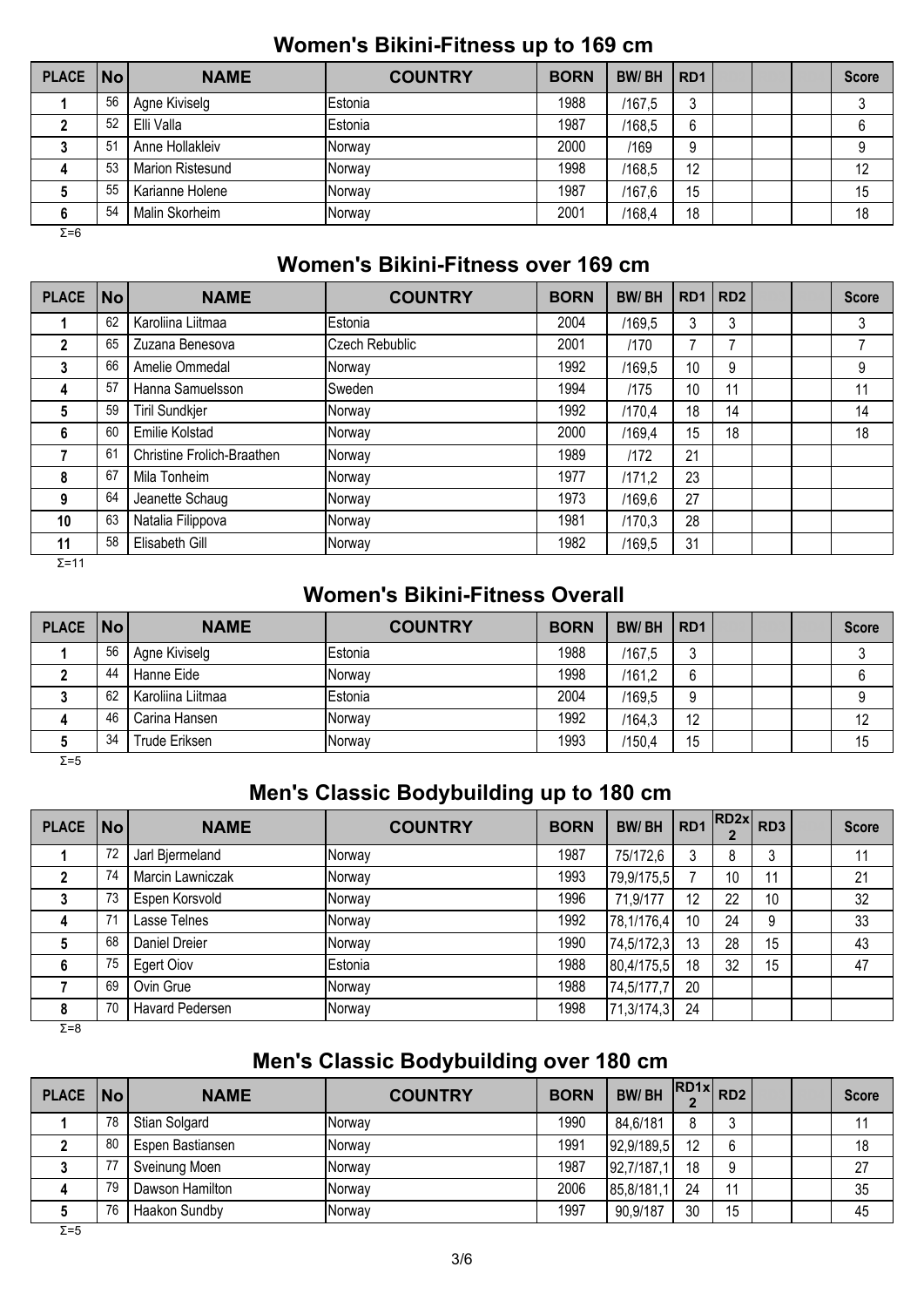#### **Men's Classic Bodybuilding Overall**

| <b>PLACE</b> | <b>No</b> | <b>NAME</b>          | <b>COUNTRY</b> | <b>BORN</b> | <b>BW/BH</b> | R <sub>D</sub> 1 |  | <b>Score</b> |
|--------------|-----------|----------------------|----------------|-------------|--------------|------------------|--|--------------|
|              | 78        | Stian Solgard        | <b>Norway</b>  | 1990        | 84,6/181     |                  |  |              |
|              | 70        | i Biermeland<br>Jarl | <b>Norway</b>  | 1987        | 75/172.6     |                  |  |              |
| Σ=2          |           |                      |                |             |              |                  |  |              |

#### **Junior Men's Physique 16-23 Years**

| PLACE   No |    | <b>NAME</b>        | <b>COUNTRY</b> | <b>BORN</b> | <b>BW/BH</b> | RD <sub>1</sub> |  | <b>Score</b> |
|------------|----|--------------------|----------------|-------------|--------------|-----------------|--|--------------|
|            | 85 | Martinius Andersen | <b>INorway</b> | 1999        | /167.3       | ົ               |  |              |
|            | 84 | Adne Hagen         | <b>Norway</b>  | 2000        | /177.8       | 6               |  |              |
|            | 83 | Adrian Pedersen    | <b>INorway</b> | 2002        | /188,1       | 10              |  | 10           |
|            | 82 | Peder Lovberg      | Norway         | 1999        | /179.1       | 11              |  |              |
|            | 81 | Fredrik Karlsen    | <b>INorway</b> | 1999        | /179         | 15              |  | 15           |
| o          | 86 | Magnus Ulvestad    | <b>INorway</b> | 2000        | /168,5       | 18              |  | 18           |

Σ=6

## **Master Men's Physique over 40 Years**

| <b>PLACE</b> | No | <b>NAME</b>   | <b>COUNTRY</b> | <b>BORN</b> | <b>BW/BH</b> | R <sub>D</sub> 1 |  | Score |
|--------------|----|---------------|----------------|-------------|--------------|------------------|--|-------|
|              | 87 | Andre Jensen  | Norway         | 1982        | /189,7       |                  |  |       |
|              | 88 | John Bergmann | Norway         | 1978        | /176,9       |                  |  |       |
| $\Sigma = 2$ |    |               |                |             |              |                  |  |       |

#### **Women's Bodyfitness up to 163 cm**

| PLACE   No |    | <b>NAME</b>       | <b>COUNTRY</b> | <b>BORN</b> | <b>BW/BH</b> | RD <sub>1</sub> |  | <b>Score</b> |
|------------|----|-------------------|----------------|-------------|--------------|-----------------|--|--------------|
|            | 89 | Annika Roland     | <b>Norway</b>  | 1994        | /161.4       | ັບ              |  |              |
|            | 92 | Martine Skaanevik | <b>Norway</b>  | 1997        | /160.5       |                 |  |              |
|            | 91 | Malen Hejtmanek   | Norway         | 1990        | /162         | 8               |  |              |
|            | 90 | Susanne Storhaug  | <b>Norway</b>  | 1987        | /148,4       | 13              |  | 13           |
|            | 93 | Emma Nilsen       | <b>Norway</b>  | 1989        | /163         | 14              |  | 14           |

Σ=5

## **Women's Bodyfitness over 163 cm**

| <b>PLACE</b> | $\overline{\mathsf{No}}$ | <b>NAME</b>       | <b>COUNTRY</b> | <b>BORN</b> | <b>BW/BH</b> | RD <sub>1</sub> |  | <b>Score</b> |
|--------------|--------------------------|-------------------|----------------|-------------|--------------|-----------------|--|--------------|
|              | 98                       | Monica Foss       | Norway         | 1980        | /165,7       | ر.              |  |              |
|              | 94                       | Linda Rikoll      | Norway         | 1980        | /164,5       | 8               |  | 8            |
|              | 100                      | Line Klevedal     | Norway         | 1970        | /167.2       | 10              |  | 10           |
| 4            | 99                       | Camilla Eilertsen | Norway         | 1982        | /171,5       | 10              |  | 10           |
|              | 97                       | Yvonne Mikkelsen  | Norway         | 1998        | /170         | 15              |  | 15           |
|              | 96                       | Anni Fladaas      | Norway         | 1983        | /175.6       | 18              |  | 18           |
|              | 95                       | Ingunn Soiland    | Norway         | 1967        | /166,8       | 21              |  | 21           |

 $\overline{Σ}$ =7

## **Women's Bodyfitness Overall**

| <b>PLACE</b> | <b>No</b> | <b>NAME</b>   | <b>COUNTRY</b> | <b>BORN</b> | <b>BW/BH</b> | R <sub>D</sub> 1 |  | <b>Score</b> |
|--------------|-----------|---------------|----------------|-------------|--------------|------------------|--|--------------|
|              | 89        | Annika Roland | Norway         | 1994        | 161.4        |                  |  |              |
|              | 98        | Monica Foss   | Norway         | 1980        | '165,        |                  |  |              |
| <b>マーつ</b>   |           |               |                |             |              |                  |  |              |

Σ=2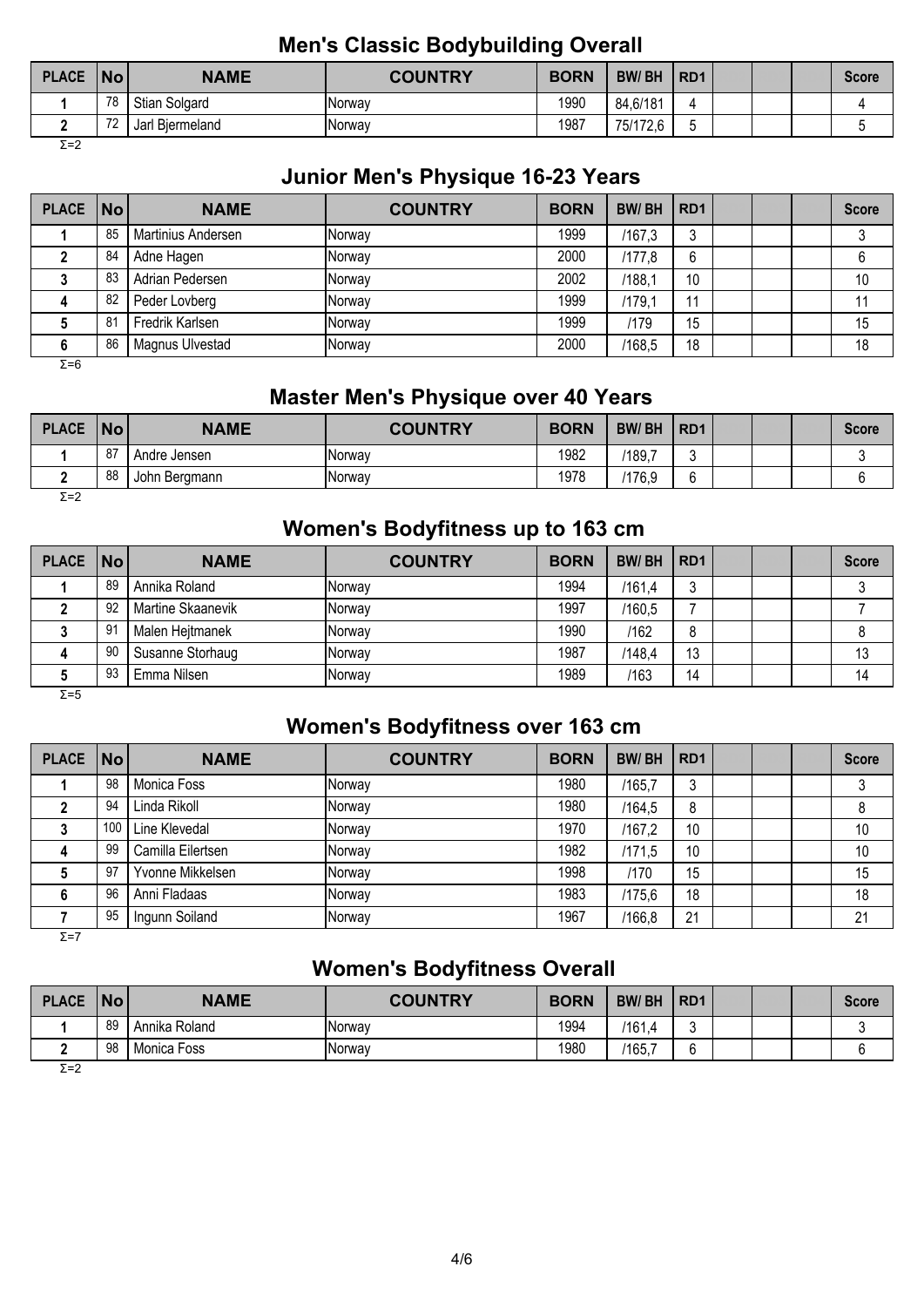## **Master Women's Bodyfitness Over 35 Years**

| <b>PLACE</b> | <b>No</b> | <b>NAME</b>       | <b>COUNTRY</b> | <b>BORN</b> | <b>BW/BH</b> | RD <sub>1</sub> | RD <sub>2</sub> |  | <b>Score</b> |
|--------------|-----------|-------------------|----------------|-------------|--------------|-----------------|-----------------|--|--------------|
|              | 103       | Monica Foss       | Norway         | 1980        | /165,7       |                 | ົ<br>ັ          |  | 3            |
|              | 107       | Linda Rikoll      | Norway         | 1980        | /164.5       | 6               | 6               |  | 6            |
|              | 104       | Line Klevedal     | <b>Norway</b>  | 1970        | /167,2       | 10              | 9               |  | 9            |
| Δ            | 106       | Camilla Eilertsen | Norway         | 1982        | /171.5       | 10              | 11              |  | 11           |
|              | 101       | Anni Fladaas      | Norway         | 1983        | /175,6       | 15              | 15              |  | 15           |
|              | 102       | Ingunn Soiland    | Norway         | 1967        | /166,8       | 18              | 18              |  | 18           |
|              | 105       | Heidi Eilertsen   | Norway         | 1968        | /173,5       | 21              |                 |  |              |
| $\Sigma = 7$ |           |                   |                |             |              |                 |                 |  |              |

## **Men's Physique up to 173 cm**

| <b>PLACE</b> | No  | <b>NAME</b>           | <b>COUNTRY</b> | <b>BORN</b> | <b>BW/BH</b> | RD1 | RD <sub>2</sub> |  | <b>Score</b> |
|--------------|-----|-----------------------|----------------|-------------|--------------|-----|-----------------|--|--------------|
|              | 113 | Ronnaphum Angkaew     | Norway         | 1993        | /170.4       | 3   | 3               |  | 3            |
| $\mathbf{2}$ | 110 | Robert Berg           | Norway         | 1990        | /172         |     |                 |  | 7            |
| 3            | 114 | Gabin Ntaweyanga      | Norway         | 1996        | /172         | 8   | 8               |  | 8            |
| 4            | 118 | Martinius Andersen    | Norway         | 1999        | /167.3       | 12  | 12              |  | 12           |
| 5            | 115 | Shazad Ashraf         | Norway         | 1992        | /172.6       | 18  | 15              |  | 15           |
| 6            | 112 | Fawaz Ali             | Norway         | 1989        | /171         | 18  | 17              |  | 17           |
|              | 117 | Tri Vo                | Norway         | 1994        | /161,4       | 19  |                 |  |              |
| 8            | 108 | Aladdin Serhan        | Norway         | 1994        | /172         | 26  |                 |  |              |
| 9            | 116 | Jan-Kristian Sorensen | Norway         | 1992        | /169.6       | 27  |                 |  |              |
| 10           | 109 | Arafat Mohamud        | Norway         | 1988        | /172.3       | 29  |                 |  |              |
| 11           | 111 | Andreas Ask           | Norway         | 1991        | /160,3       | 32  |                 |  |              |

Σ=11

#### **Men's Physique up to 179 cm**

| <b>PLACE</b> | <b>No</b> | <b>NAME</b>       | <b>COUNTRY</b> | <b>BORN</b> | <b>BW/BH</b> | RD <sub>1</sub> | RD <sub>2</sub> |  | <b>Score</b> |
|--------------|-----------|-------------------|----------------|-------------|--------------|-----------------|-----------------|--|--------------|
|              | 123       | Nasradin Zakaria  | Norway         | 1997        | /175         | 3               | 3               |  | 3            |
| $\mathbf{2}$ | 122       | Oskar Miszta      | Norway         | 1995        | /173,6       | 6               | 6               |  | 6            |
| 3            | 125       | Cato Jensen       | Norway         | 1997        | /174,5       | 9               | 10              |  | 10           |
| 4            | 124       | Daniel Ek         | Norway         | 1981        | /174.9       | 12              | 12              |  | 12           |
| 5            | 128       | Petter Kvernberg  | Norway         | 1993        | /175.1       | 12              | 15              |  | 15           |
| 6            | 126       | Adne Hagen        | Norway         | 2000        | /177,8       | 19              | 18              |  | 18           |
|              | 120       | Tom-Erik Storksen | Norway         | 1989        | /177,4       | 21              |                 |  |              |
| 8            | 119       | Jakob Reiso       | Norway         | 1997        | /178         | 24              |                 |  |              |
| 9            | 141       | John Bergmann     | Norway         | 1978        | /176,9       | 27              |                 |  |              |
| 10           | 121       | Fredrik Karlsen   | Norway         | 1999        | /179         | 30              |                 |  |              |
| 11           | 127       | Ilyar Omer        | Norway         | 1996        | /173,6       | 33              |                 |  |              |

 $Σ=11$ 

## **Men's Physique up to 182 cm**

| PLACE   No |     | <b>NAME</b>            | <b>COUNTRY</b> | <b>BORN</b> | BW/BH  | R <sub>D</sub> 1 |  | <b>Score</b> |
|------------|-----|------------------------|----------------|-------------|--------|------------------|--|--------------|
|            | 132 | <b>Mario Winther</b>   | <b>Norway</b>  | 1982        | /179.1 |                  |  |              |
|            | 133 | Oray Korkmaz           | <b>Norway</b>  | 1993        | /179.5 | 6                |  |              |
|            | 130 | Ole-Aleksander Braenna | <b>Norway</b>  | 1991        | /180.1 | 10               |  | 10           |
| д          | 131 | Shehroz Khalid         | Norway         | 1995        | /182   | 12               |  | 12           |
|            | 129 | Victor Ryberg          | Norway         | 1992        | /180.6 | 15               |  | 15           |

Σ=5